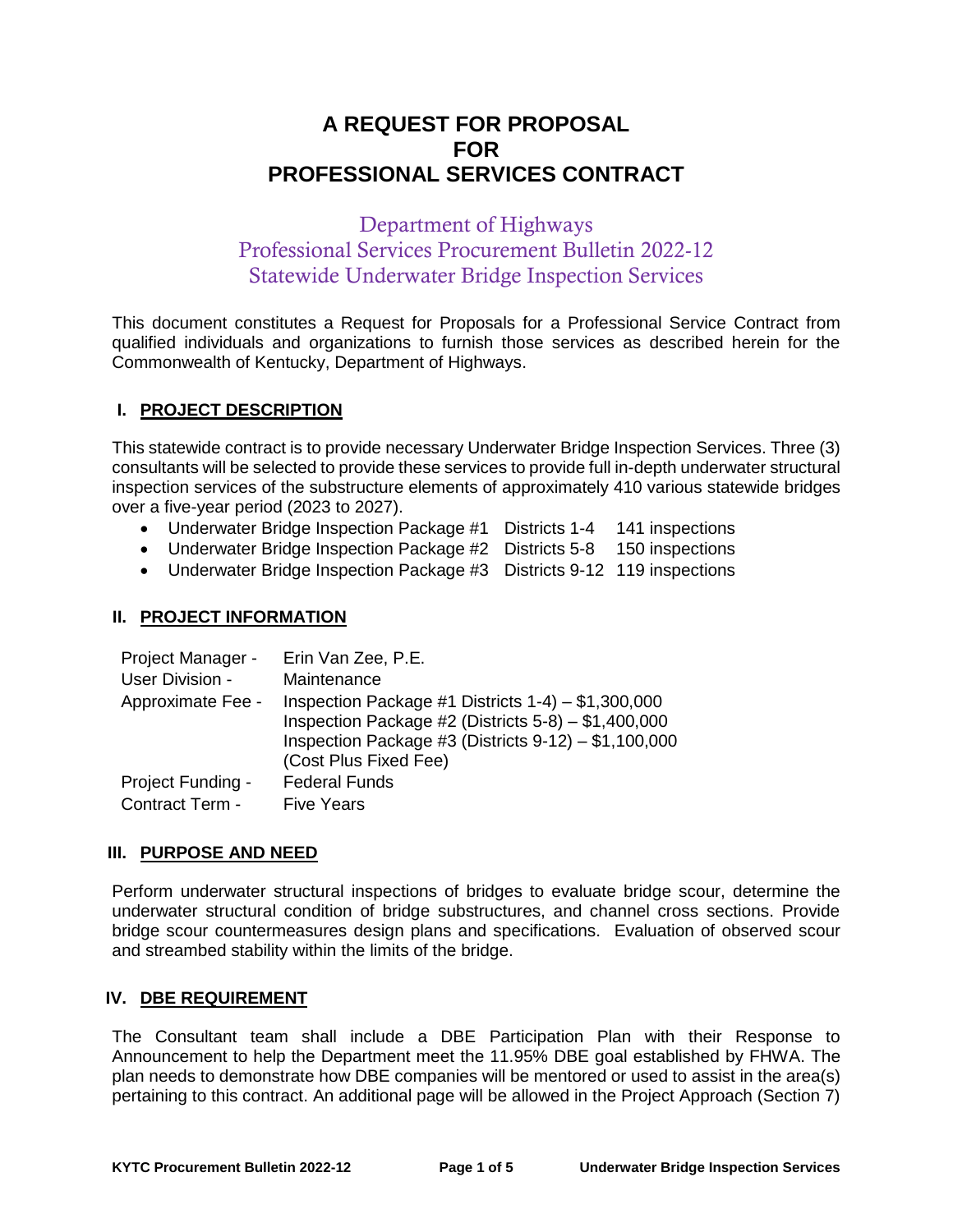to demonstrate this plan. No additional points will be provided in the Evaluation Factors for the DBE Participation Plan.

# **V. SCOPE OF WORK**

The selected Consultants will be required to perform underwater structural inspections of the bridges in accordance with current NBIS standards as specified by the Division of Maintenance and KYTC's Bridge Inspection Procedures Manual. The Consultants will perform emergency UW bridge inspection services as defined by KYTC. The inspection reports shall be in digital format consistent with recent reports and compatible with the Division of Maintenance's current software and documenting procedures. The bridge inspection reporting will include entering the completed underwater inspection reports, summary notes, pertinent underwater photographs, National Bridge Inspection (NBI) coding information in accordance with the Coding Guide (Item 60 or 62, 61, 92B, 93B) and Specifications for the National Bridge Inventory (more guidance forthcoming), determine observed scour, and element level condition ratings into BrM. In some cases, a bridge may require a full two-year (or one year) routine NBI and element level inspection in addition to the underwater inspection. The Consultants shall provide underwater acoustic images (if required), GPS/Hydrographic surveys, and equivalent images of the scour conditions as noted below in the hydrographic survey requirements. In addition, documentation will include chartrecorded channel cross section data, graphs, and digital photographs. The Consultants shall expedite notification to KYTC due to critical bridge inspection findings. The final underwater inspection report shall bear an engineer's seal that is licensed in the State of Kentucky. The Kentucky Transportation Cabinet's Central Office and each District Office where UW work is performed must be notified before each scheduled underwater dive(s). The lead UW diver must be a licensed professional engineer in the State of Kentucky. **All diving operations shall be conducted in accordance with 29 CFR Part 1910, Subpart T- OSHA Commercial Diving Operations (including Directive Number CPL 02-00-151), as well as the International Consensus Standards for Commercial Diving and Underwater Operations, Current Edition, published by the Association Diving Contractors International (ADCI). Additionally, all diving personnel shall possess valid commercial diver certification cards issued by the ADCI.** All divers must be equipped to meet or exceed all KYTC, State, OSHA, and Federal underwater diver safety requirements. KYTC requests a copy of UW divers diving certificates, comprehensive bridge inspection certificates, and comprehensive underwater bridge inspection certificates. KYTC reserves the right to modify this UW contract to add or remove bridges. Consultants will be selected by the Project Manager for a respective package to be advantageous to the Commonwealth.

#### **Hydrographic Survey Requirements (Ohio, Tennessee, LBL, Cumberland, Big Sandy, Barren, Green, and Kentucky River Bridges)**

All surveys shall be done using a single-beam echo sounder unless otherwise specified due to size or depth. The following requirements shall be considered:

- The surveys shall be performed under the direct supervision of a licensed engineer in the State of Kentucky who shall stamp and sign all deliverables.
- Surveys shall extend 50 feet upstream and downstream of the bridge fascia.
- Bathymetric data shall be collected using a 200 kHz single beam echo sounder unless otherwise specified.
- The survey shall use RTK (Real Time Kinematic) positioning in the field and all positioning data shall be post processed.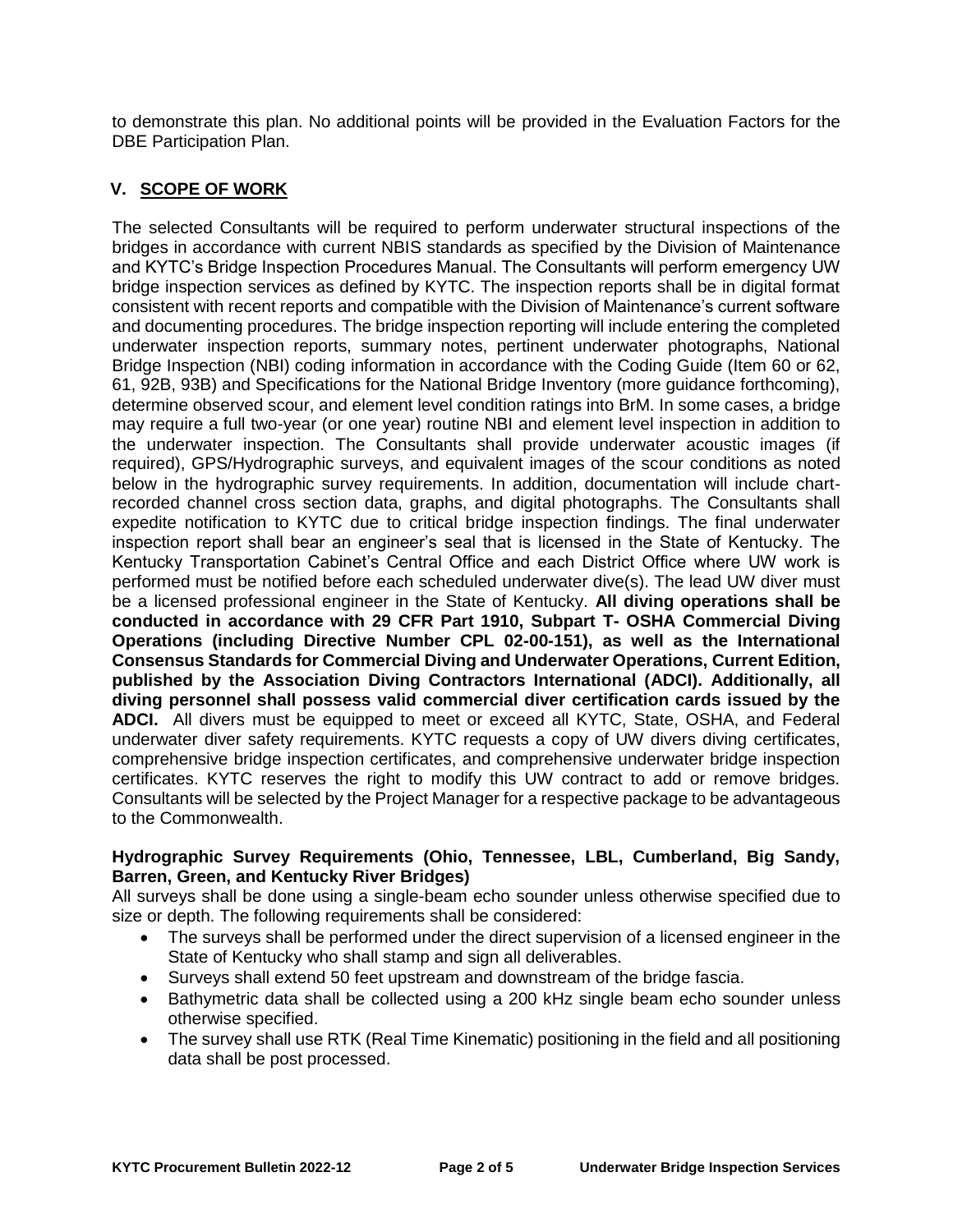# **Deliverables**

The following deliverables will be required for each hydrographic survey.

 The deliverables for each survey will include electronic copies in portable document format (PDF) including contoured plan views of the survey area in one foot, two foot or five foot intervals as specified and channel cross-sections at specified intervals.

Other project deliverables will be covered and discussed in more detail during the scoping meeting, which should include representation from Central Office as well as District personnel.

#### **Dam Valve Inspections Wood Creek and Lynnville (Included with Package 3)**

Divers are required to inspect and operate underwater drawdown valves to keep the valves in good working order. The valves are located at Lake Linville in Rockcastle County and Wood Creek Lake in Laurel County. There is potential for use at other locations, as needed.

#### **VI. SPECIAL INSTRUCTIONS**

The Department reserves the option to modify the selected Consultants' agreement to include any necessary engineering and/or related services for this project. The firm(s) or one of their subconsultants must at that time be prequalified by the Department in the required area(s).

Three (3) consultants will be selected to provide these services for a period of five (5) years with no new work assigned after five (5) years from the Notice to Proceed, although the contract may be extended for time to complete work already assigned. The Consultant ranked first will be awarded first choice of the three (3) packages. The consultant ranked second will be awarded the choice of the remaining (2) packages. The consultant ranked third will be awarded the remaining package. Consultants must be prepared to make selection at the time of notification of ranking by the Selection Committee.

The Department may modify the selected Consultant's agreement to include additional bridge inspections and/or necessary bridge maintenance engineering services associated for this project. The additional related engineering services may be requested up to a contract upset limit of \$200,000 above the initial contract amount. No additional service contract shall exceed \$200,000 without written approval from the State Highway Engineer.

Any underwater bridge inspection diver performing the underwater inspection must have completed a comprehensive underwater bridge inspection training. Each Qualified Team Leader for the underwater inspection and/or routine inspection must be a Kentucky licensed professional engineer, a certified diver, and completed both a comprehensive bridge inspection training and comprehensive underwater bridge inspection training.

Instructions for Response to Announcement can be found at: <https://transportation.ky.gov/ProfessionalServices/Pages/Respond-to-an-Announcement.aspx>

# **VII. STRUCTURES TO BE INSPECTED**

[Statewide Underwater Bridge Inspections List –](https://transportation.ky.gov/ProfessionalServices/Procurement%20Bulletins/2022-12%20(June%202022)/Statewide%20Underwater%20Bridge%20Inspections%20-%202023-2027.xlsx) 2023-2027

The list of KYTC structures for underwater inspection are preliminary and may be added or removed as needed. KYTC reserves the option to modify the Consultant agreement to include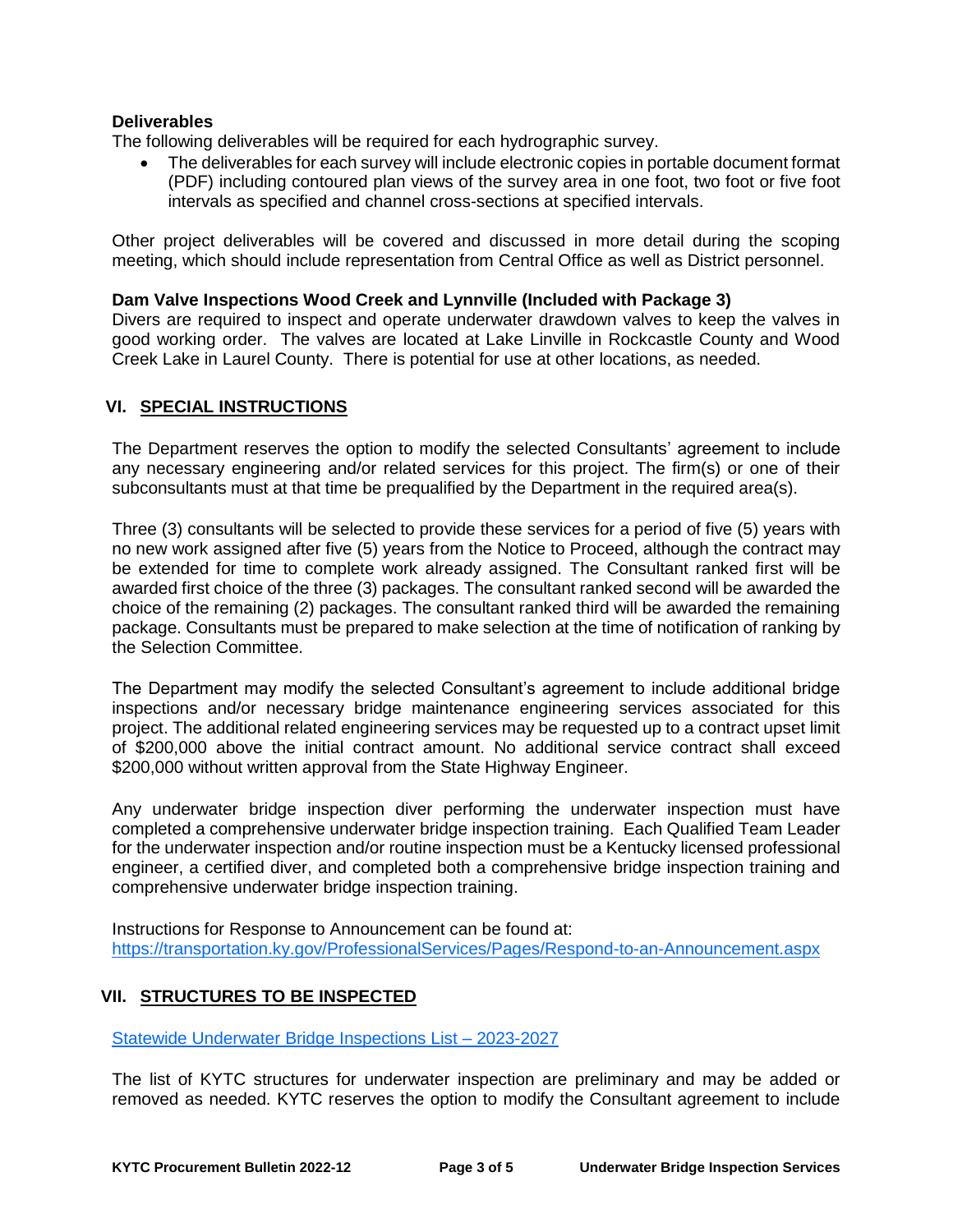additional underwater inspections and scour assessments to the package listed above. The Consultant shall separate the costs of each underwater bridge inspection and include the bridge identification number for all bridges for each fiscal year.

# **VIII. PREQUALIFICATION REQUIREMENTS**

To respond to this project, the Consultant must be prequalified in the following areas by the response due date of this advertisement.

# MAINTENANCE - [BRIDGE MAINTENANCE SERVICES](https://transportation.ky.gov/ProfessionalServices/Prequalified%20Firms/Maintenance%20-%20Bridge%20Maintenance%20Services.pdf)

- Underwater Structure Inspection
- In-Depth Structure Inspection

# **IX. PROCUREMENT SCHEDULE**

Dates other than Response Date are tentative and provided for information only.

- Advertisement Date: June 14, 2022
- Response Date: July 6, 2022 by 4:30 PM ET (Frankfort Time)
- First Selection Meeting: July 11, 2022
- Final Selection: July 27, 2022
- Pre-Design Conference: August 3, 2022
- Fee Proposal: August 12, 2022
- Contract Negotiations: August 24, 2022
- Notice to Proceed: September 14, 2022

**X. PROJECT SCHEDULE**

Draft Report of Inspection Services

 Within 30 calendar days after inspection (BrM Inspection entry within 7 days after initial field inspection)

Final Inspection Report

 The District Office has 14 calendar days after the draft report is submitted to review, submit report changes, and notify Central Office and the Consultant by email

Upload Inspection Report

 The Consultant has 10 calendar days to make all report changes from Central Office and the District Office, to finalize the report and upload into BrM

Completion of All Underwater Engineering Services

54 calendar days

# **XI. EVALUATION FACTORS**

Consultants will be evaluated by the selection committee based on the following, weighted factors:

1. In-house capacity to perform the required inspection services. (30 Points)